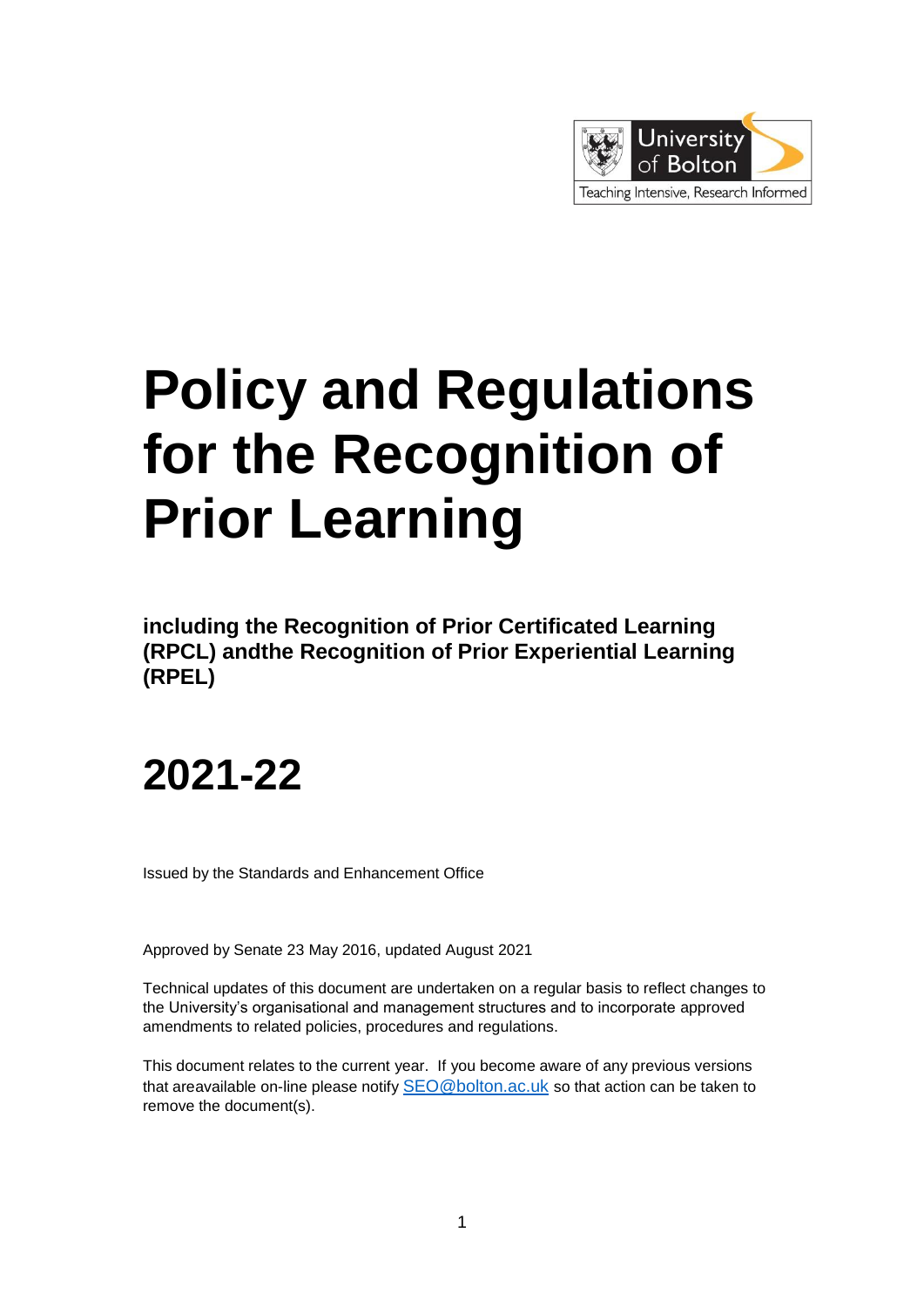#### **Glossary of terms**

Throughout this document the following terms will be used as defined below.

#### **Advanced entry**

Where the amount of credit an applicant is awarded via **RPL** allows the applicant to gainexemption from one or more **modules**, but not a whole level or stage of study, within a programme.

#### **Advanced standing**

Where the amount of credit an applicant is awarded via RPL allows the applicant to gainexemption from at least one whole level or stage of study within a programme.

#### **Assessment criteria**

Assessment criteria describe what the learner has to do to show that the **learning outcome** has been achieved. They are based on the intended learning outcomes for themodule and assessment tasks being assessed and specify the standards that must be met and the evidence that will be gathered to demonstrate the achievement of the learning outcomes.

#### **Credit**

A quantitative measure of the amount of learning required to achieve specified learning outcomes of a module or level within a programme of study, expressed as numbers of credits at a specific level or levels. In the University's credit framework, one credit equates to ten hours of required learning. The learning time includes class contact, directed learning, private study, preparation of assessments, revision and examinations.

#### **Credit accumulation**

Achieving academic credit over time by successful completion of units of study or byrecognition of prior learning.

#### **Credit level**

Credit is expressed in terms of an academic level of study, which relates to the relative demand, complexity, depth of learning and learner autonomy required in order to achieve the learning outcomes of a module or level within a programme. Academic levelis benchmarked to the *UK Quality Code for Higher Education, Part A: Setting and Maintaining Academic Standards, The Frameworks for Higher Education Qualifications of UK Degree-Awarding Bodies, October 2014*.

#### **Credit transfer**

A mechanism which allows credit awarded by another HE provider to be recognised, quantified and included towards the credit requirements for a programme delivered bythe University, and/or between programmes offered by the University.

#### **Credit value**

The number of credits at a specified credit level, indicating the amount and difficulty ofthe learning achieved, based on notional hours of learning.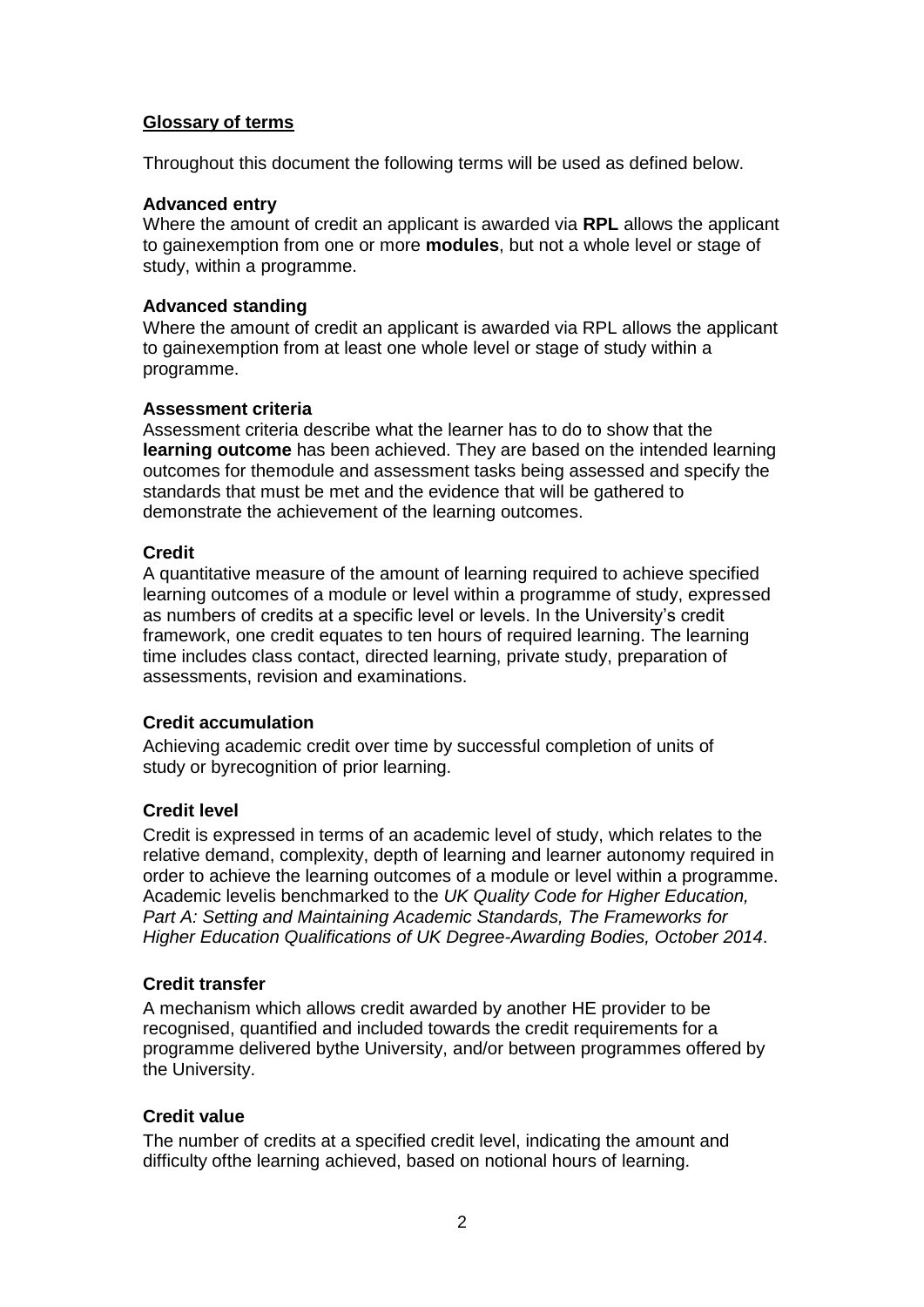#### **Double counting**

Double counting refers to the awarding of credit for the same learning to two (or more)separate qualifications at the same level. In effect, providing two qualifications 'for the price of one'. The University does not consider double counting to be educationally desirable or defensible and so will not permit RPL to be used for that purpose.

#### **General credit (and exemption/transfer)**

Credit for prior learning, at a given level or levels, which can be used to gain exemption from studying a specified amount of credit at the given academic level(s) towards a qualification. This type of credit transfer is awarded if the prior learning is at, or equivalent to, the academic level(s) of the programme concerned and is deemed relevant to the qualification in terms of knowledge, understanding and skills. This type ofcredit exemption differs from specific credit exemption in that it does not exempt a learner from any specifically named module/s. Final award transcripts will indicate the number of credits a learner has been exempted from studying, and at what level/s, towards the qualification.

#### **Learning outcomes**

Learning outcomes are specific for a programme or module. They describe what astudent should know, understand, or be able to do at the end of that programme ormodule.

#### **Module**

A self-contained, formally structured, learning experience with a coherent and explicit setof learning outcomes and assessment criteria. The standard module is the basic course unit in the Undergraduate and the Postgraduate curriculum for which credit values are variable. In the University Professional Development framework some modules may be taken by students as "stand-alone" modules rather than as a component of a programme of study.

#### **Notional hours of learning**

The number of hours which it is expected that a learner (at a particular level) will spend,on average, to achieve the specified learning outcomes at that level.

#### **Specific credit (and exemption/transfer)**

Credit for prior learning, at a given level or levels, which can be used to gain exemption from a specific module or modules within an award of the University. To be eligible for credit transfer, the learning outcomes and academic level(s) of the prior learning must be at, or be equivalent to, the learning outcomes and academic level(s) of the module/s from which exemption is being sought, and must be considered to be broadly in-line with the learning outcomes of the chosen qualification. Final award transcripts will specify which module/s a learner has been exempted from studying, along with their credit values and levels, towards the qualification.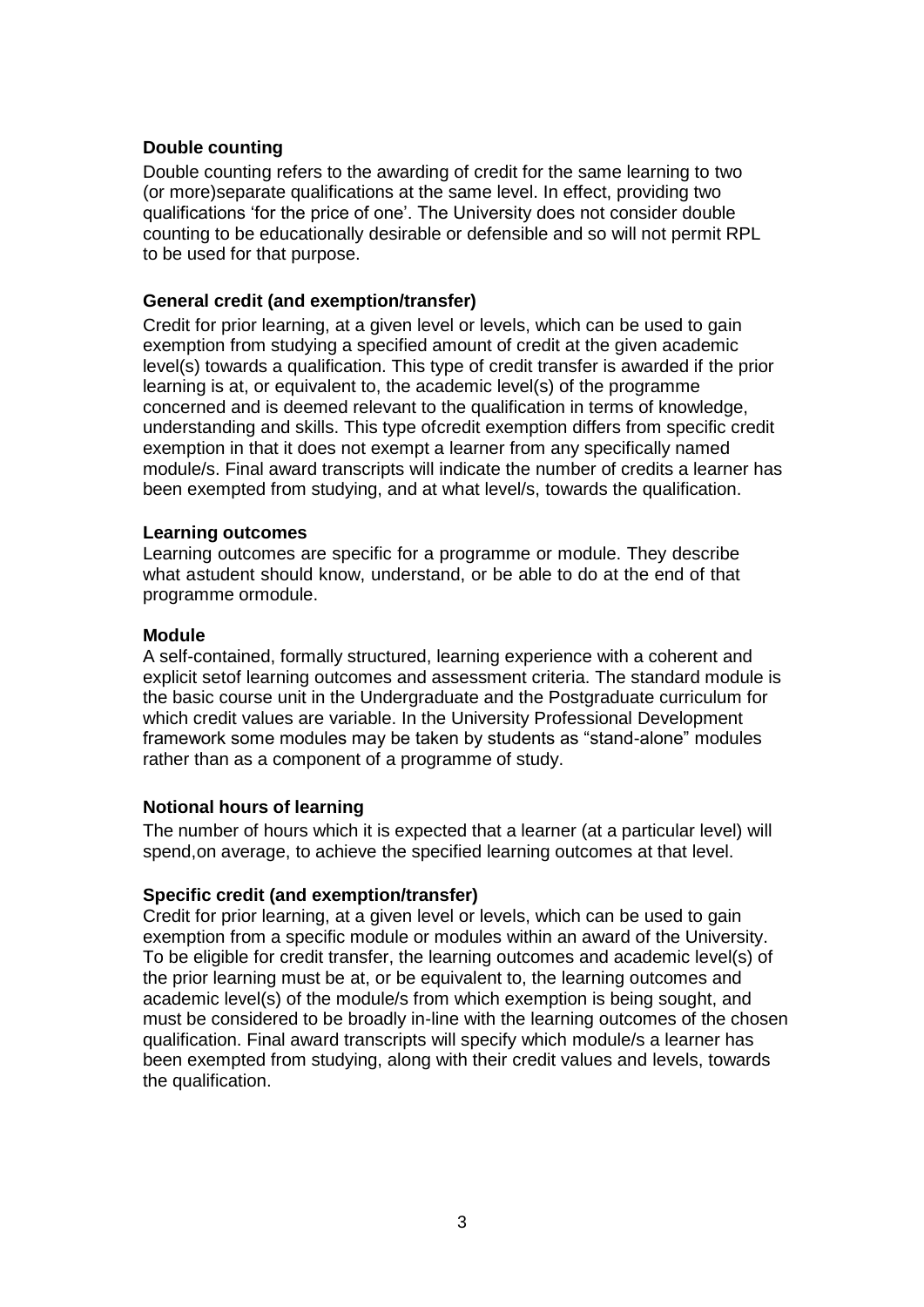#### **1. Purpose of this RPL Policy**

RPL - the Recognition of Prior Learning (previously known as Accreditation of Prior Learning) is a process through which students may receive credit towards part of their chosen programme of study based on recognition, identification and acknowledgementof learning from previous experience and achievements. There are two RPL pathways through which credit can be awarded:

- **Recognition of Prior 'Certificated' Learning (RPCL)** is the achievement of learning that has been formally assessed and certificated from previous studywith a higher education organisation.
- **Recognition of Prior 'Experiential' Learning (RPEL)** is the noncertified acquisition of relevant skills and knowledge, gained through relevant experience,which can be evaluated.

The purpose of this policy is to allow flexibility for current and prospective students to use RPL procedures to their best effect while at the same time providing an overall framework within which regulatory and quality assurance issues are addressed acrossthe University.

#### **2. Principles of this RPL Policy**

The University wishes to encourage and facilitate the admission of suitably qualifiedstudents to programmes of study through the use of RPL.

The University is committed to the principles of transparency, equity and fairness in RPL andto the principle of valuing all learning regardless of the mode or place of its acquisition. The University accepts the principle that RPL is an academic activity and should only beperformed by competent academic staff. External advice and advice from professional/ regulatory bodies may be sought when appropriate to specific programmes and fields ofpractice.

The availability of RPL to current and prospective students should be advertised via appropriate University, School, and programme-level publicity. Schools will be responsible for documenting and operating their own RPL procedures which are appropriate for the needs of their programmes and students but which adhere to the general principles of this policy. In the case of collaborative partners, all RPL decisionswill be taken by the School or Off-Campus Division RPL Panel whichever hosts the Programme Assessment Board.

RPL will only be permitted where the aims and learning outcomes of a programme of study can be met and evidenced. RPL will not normally be awarded to permit a student to obtain two qualifications at the same level (double counting).

#### **2.1 Alignment with the revised UK Quality Code for Higher Education**

The Quality Code sets out the following **Expectations and Core Practices for standards and quality**, which the University aims to meet when operating this policy: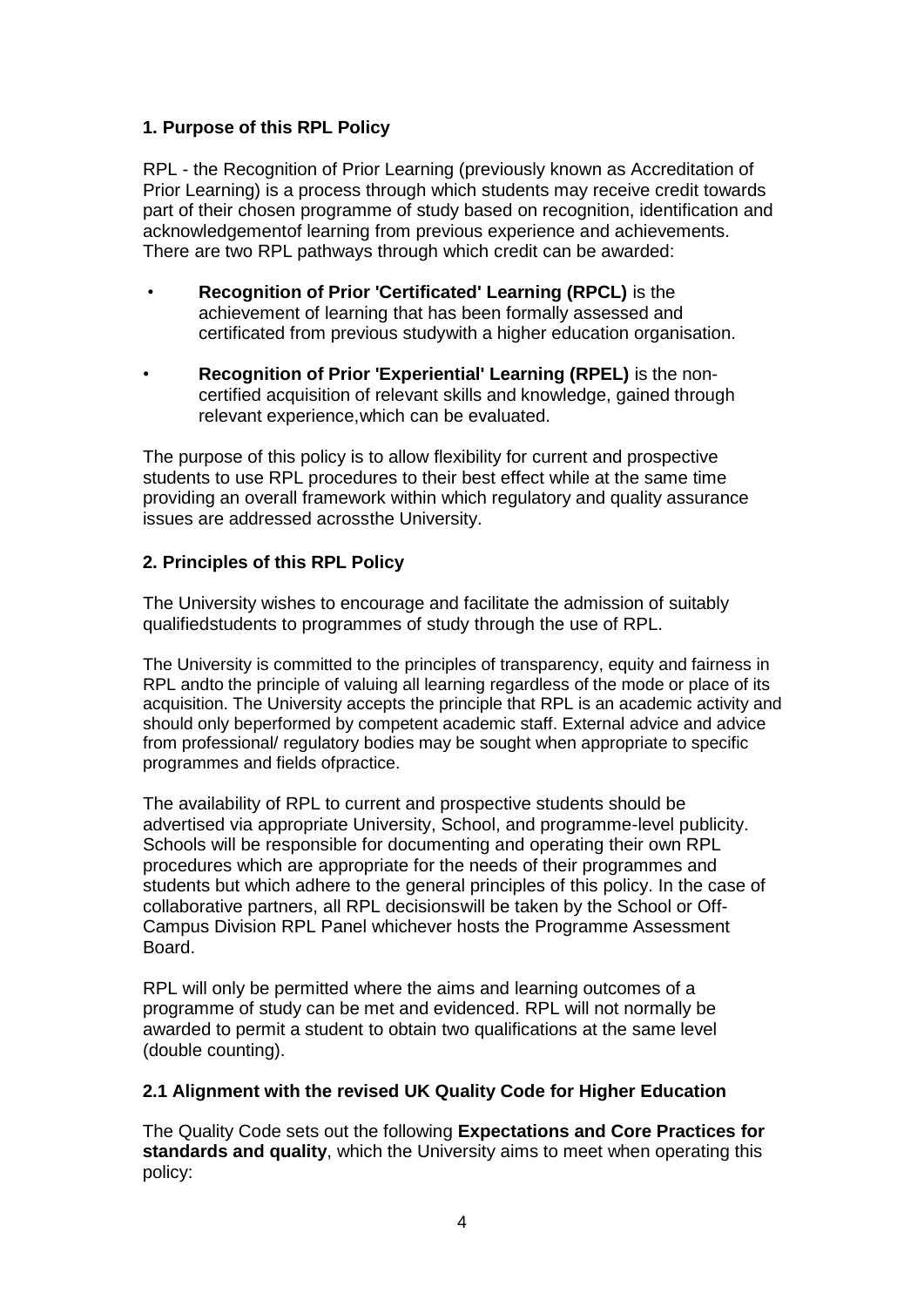#### **Expectation for standards**:

 The value of qualifications awarded to students at the point of qualification and over time is in line with sector-recognised standards. *Effective admissions, recruitment and widening access policies and procedures enable providers to recruit students who are capable of meeting the required standards for their course.*

#### **Core Practice for standards**:

• The provider ensures that students who are awarded qualifications have the opportunity to achieve standards beyond the threshold level that are reasonably comparable with those achieved in other UK providers. *In practice, this means managing expectations of students, from researching prospective courses through to admissions and enrolment. Providers need to ensure that only students for whom there is a reasonable expectation that they are capable of completion are admitted*.

#### **Expectation for quality**:

 From admission through to completion, all students are provided with the support that they need to succeed in and benefit from higher education. *Admissions, recruitment and widening access sets the tone of engagement for a student with their provider and the wider sector. Therefore the support a student receives from pre-entry to enrolment will be instrumental in laying the foundations for a successful educational experience.*

#### **Core Practices for Quality:**

- The provider has a reliable, fair and inclusive admissions system. *In practice, this means that fairness and reliability are embedded principles within admissions and recruitment, and inclusivity pervades throughout the process from outreach activity to processes and practices to enrolment.*
- The provider actively engages students, individually and collectively, in the quality of their educational experience. *In practice, this means that there needs to be active engagement with students who have recently gone through the admissions process and those who declined, with a view to continuously improve the process for future diverse cohorts.*
- The provider has fair and transparent procedures for handling complaints and appeals which are accessible to all students. *In practice, this means that providers adhere to the practice of having clearly articulated and transparent processes for handling complaints of prospective students that are accessible to all stakeholders. These should be monitored and reviewed to mitigate against the same issues arising in the future.*

#### **3. Use of RPL for Admission at the Standard Entry Level of a Programme**

RPL may be used for gaining entry, at the initial point of entry, to an approved University programme of study . Recognition of prior learning for admission is an admissions activity and, as such, the University Admissions Policy and Procedures should be followed. Guidance in relation to the recognition of prior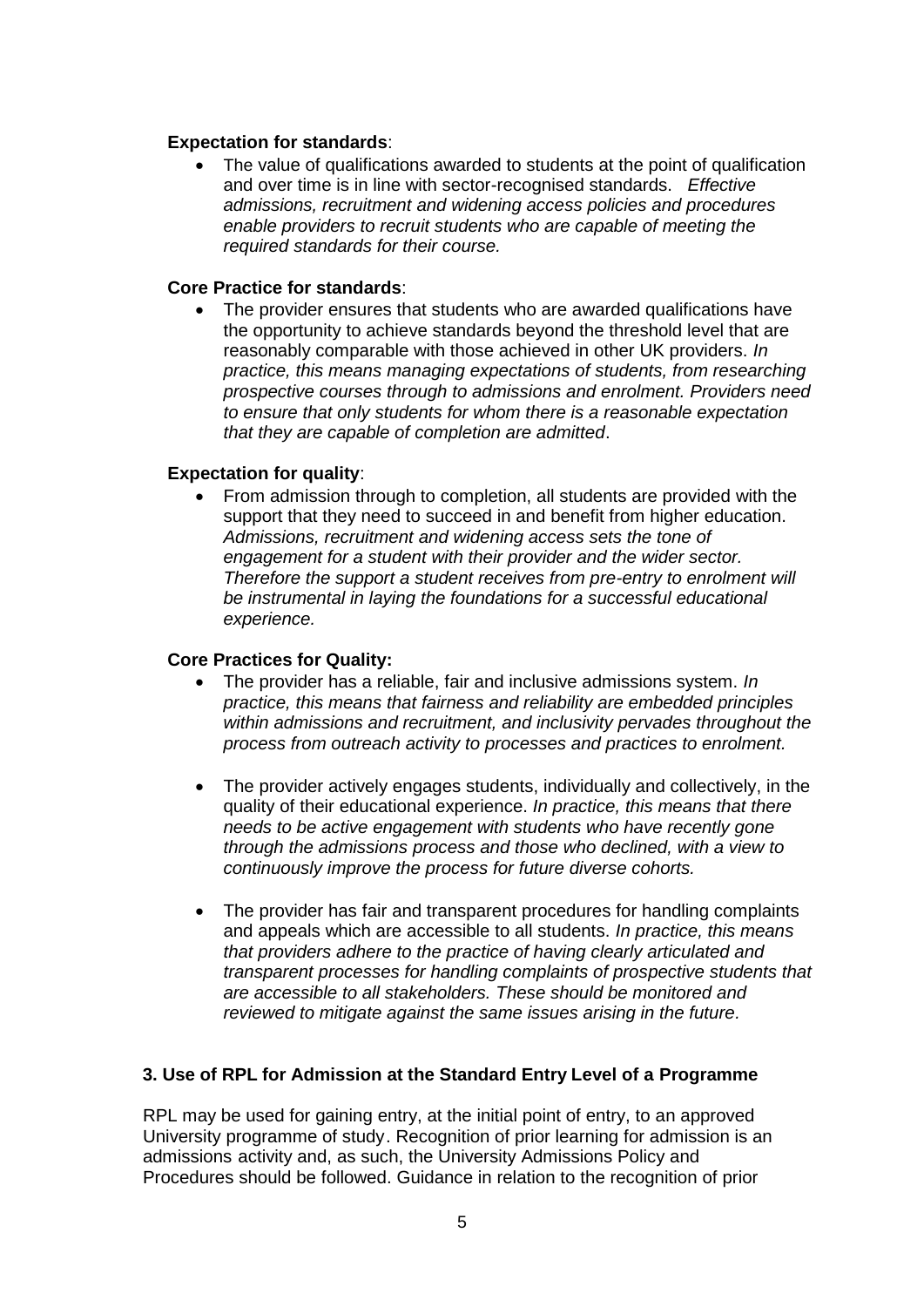learning for admission at the standard entry point of a programme is provided on the University's Policy Zone web pages: [https://www.bolton.ac.uk/student-policy](https://www.bolton.ac.uk/student-policy-zone/)[zone/](https://www.bolton.ac.uk/student-policy-zone/) under the heading Enrolment and Admissions

#### **4. Recognition of Prior Learning for Academic Credit towards a Programme ofStudy**

#### **4.1 RPL and Assessment**

RPL may also be used for:

- gaining entry to an approved University programme of study at a point subsequent to the initial entry point (Advanced Entry or Advanced Standing);
- recognising previously accumulated credit which can then count towards an awardof the University.

In both cases, recognition takes place in accordance with the University's regulations. As with all assessment decisions, the University has a responsibility to ensure that decisions are conducted transparently, fairly and consistently.

#### **4.2 The Recognition of Prior** *Certificated* **Learning (RPCL)**

The recognition of prior certificated learning involves the transfer of credit, or exemption from part of a programme, for learning that has previously been assessed. Credit for prior certificated learning may be counted towards a **subsequent** award requiring furthercredits at the same and/or higher level(s) where it can be established to the satisfaction of the University that this is educationally desirable and consistent with the approved aims, intended learning outcomes and curriculum of the University award.

However:

- credit will not normally be transferable in this way where the previous and subsequent award titles are effectively the same, as per the QAA Framework forHigher Education Qualifications (FHEQ);
- credit will not normally be transferable in this way if it is considered not to be educationally desirable to do so by the University because of the similarity of the aims, intended learning outcomes or curricula of the programmes leading to the two award titles ('double counting');

Credit for previous certificated study awarded by a recognised body are equivalent tothose awarded for study at the University.

It should be noted that, depending upon the subject area, the learning for which an applicant claims recognition will need to have been undertaken within a reasonable timeframe (normally 5 years) to ensure that knowledge and techniques acquired remain current and appropriate for the programme of study applied for (see 10.1, below).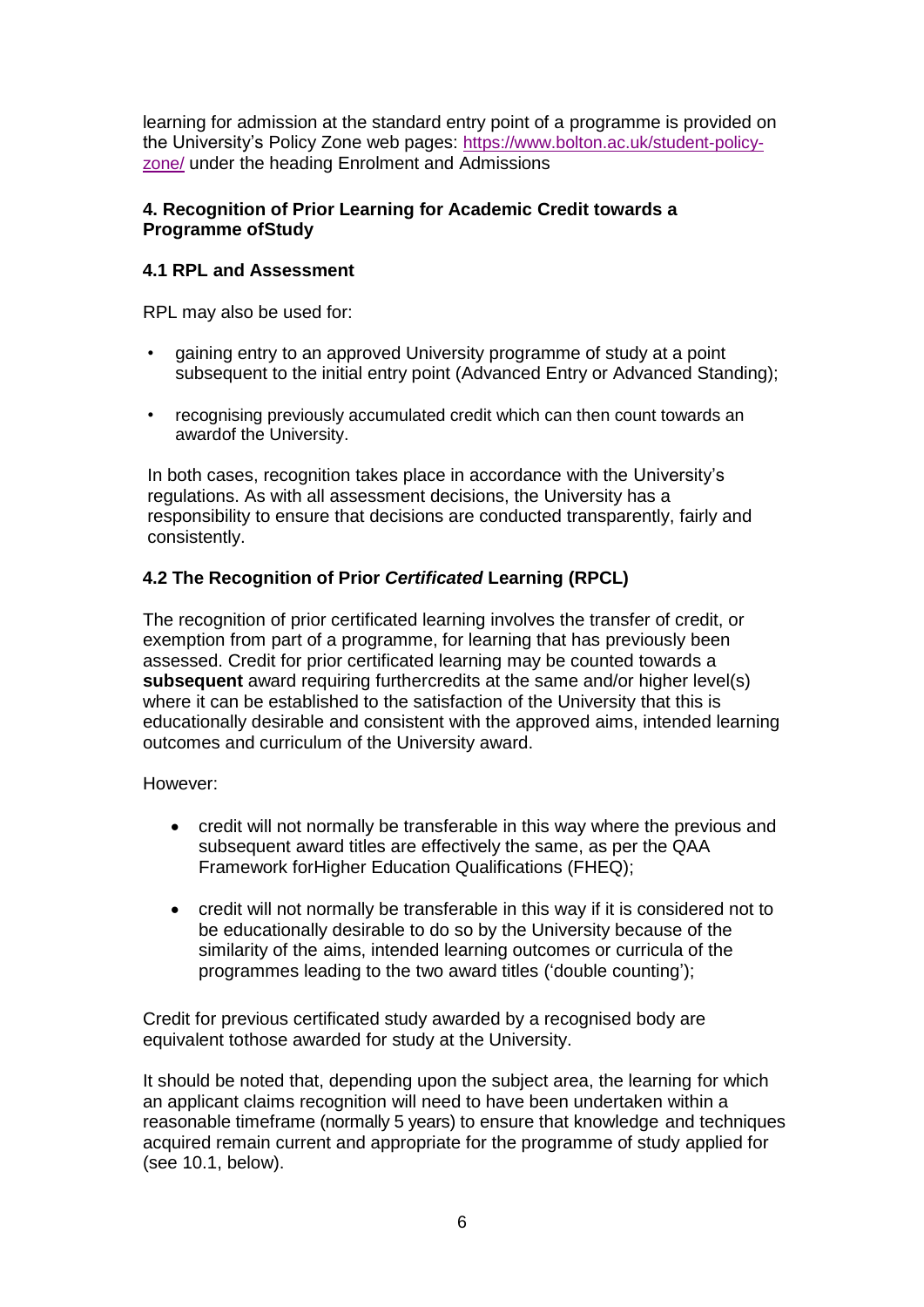#### *Examples:*

*A student who has successfully completed a Higher National Certificate (HNC) applies to a Bachelors degree in the same subject at the University. Following assessment, it is agreed that they will not have to take the first year (Level 4) of the programme as their HNC meets the learning outcomes for that level of study on that programme. Note that if the learning outcomes had not matched, the student might not have been able to obtain credit for the entire first year, despite having a qualification worth the same volume of credit as the first year of the undergraduate degree programme.*

*A student who had previously completed a Bachelors degree could not use that Bachelors degree to obtain another qualification of the same type, subject matter and level at another or the same institution. So, a business degree from institution X would not entitle a student to use RPL to obtain another business qualification at the same level at institution Y.*

#### **4.3 The Recognition of Prior** *Experiential* **Learning (RPEL)**

RPEL involves an assessment process that leads to recognition, normally through theaward of credit. Evidence of the learning is therefore required which goes beyond simply verifying the learning experience.

Assessment of RPEL takes place at a School level. The School should satisfy itself that the applicant has sufficient knowledge and ability to have a reasonable expectation of completing the programme successfully. If a school is not satisfied that the experiential learning is equivalent to the standard of unit(s), it may require the applicant to undertakean appropriate method of assessment. In the case of collaborative partners.

#### **5. Professional, Statutory or Regulatory Bodies and RPL**

Recognition of Prior Learning for a University award that attracted professional body recognition may be considered. There may be instances where the RPL does not meet the requirements of a Professional, Statutory or Regulatory Body (PSRB) and yet the requirements of the University for the award can be met. In such cases, an application for RPL may be granted on the basis that the award is disaggregated from professional body recognition and that the student is willing to accept this position.

#### **6. Process for Making a Claim for RPL**

#### **6.1 Claims for the Recognition of Prior Certificated Learning**

In RPCL, the claimant has a certificate to evidence that the learning has been formally assessed by a recognised body or authority. It is the responsibility of the University to determine the status of such certification (including consideration of its content, volume,currency and level) as it relates to the programme of study to which the claimant is applying. The applicant has the responsibility of supplying relevant information as requested.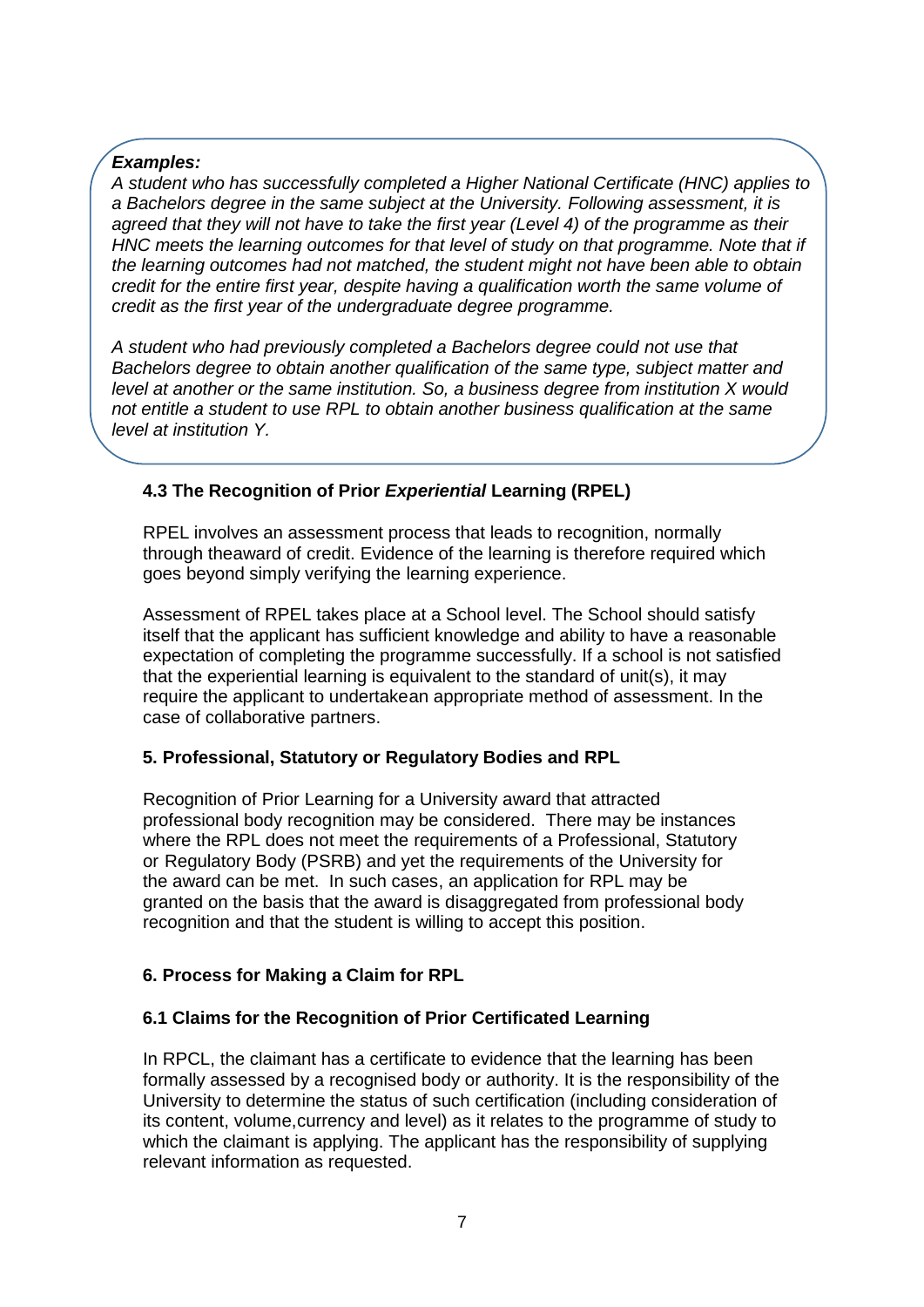Documentary evidence forms the basis of a claim for RPCL and the process involves thestages laid out below. Where the evidence is fully documented and can be verified, the assessment of evidence may be carried out by the Admissions Tutor or Programme Leader for the programme.

#### **(a) The Process**

The main steps in the RPCL process are:

#### **Step 1: compile the evidence**

This may include (but is not restricted to) academic transcripts, certificates andacademic references, mapping of aims and learning outcomes.

#### **Step 2: submit the RPCL claim**

The claimant submits the compiled evidence together with an RPL claim form to the RPL Advisor, Admissions Tutor or Programme Leader (as determined by the relevantprogramme authorities).

#### **Step 3: the assessment of claims for RPCL**

The RPCL claim is assessed by an RPL Panel (as outlined by the Assessment Board regulations) organised at School/Division level and ratified by the relevant AssessmentBoard.

The claimant is then informed of the outcome.

#### **6.2 Claims for the Recognition of Prior Experiential Learning**

A claim for RPEL places the responsibility on the (prospective) student to make a specific claim for recognition of prior learning, often drawing on his or her own unique setof circumstances which need to be precisely identified and expressed and for which appropriate forms of supporting evidence need to be produced.

The learning is then assessed in terms of its equivalence to that expected on a module or programme leading to an award of the University. The member(s) of staff assessing the claim, the RPEL Assessor(s), may require additional written assessment, demonstration activities or an interview in order to make a satisfactory assessment. It is important that the claimant is able to establish that they have the requisite knowledge tosupport their claim. The portfolio of evidence of such learning will form the basis of the claim for RPEL and will be taken through the steps laid out in section 6.2 (b) below.

#### **(a) The Criteria**

In order to gain credit via RPEL, the learning against which a claim is made will need to meet the following criteria:

 learning must be clearly differentiated from experience. (It is the claimant's knowledge, capacity for reflection, understanding and skills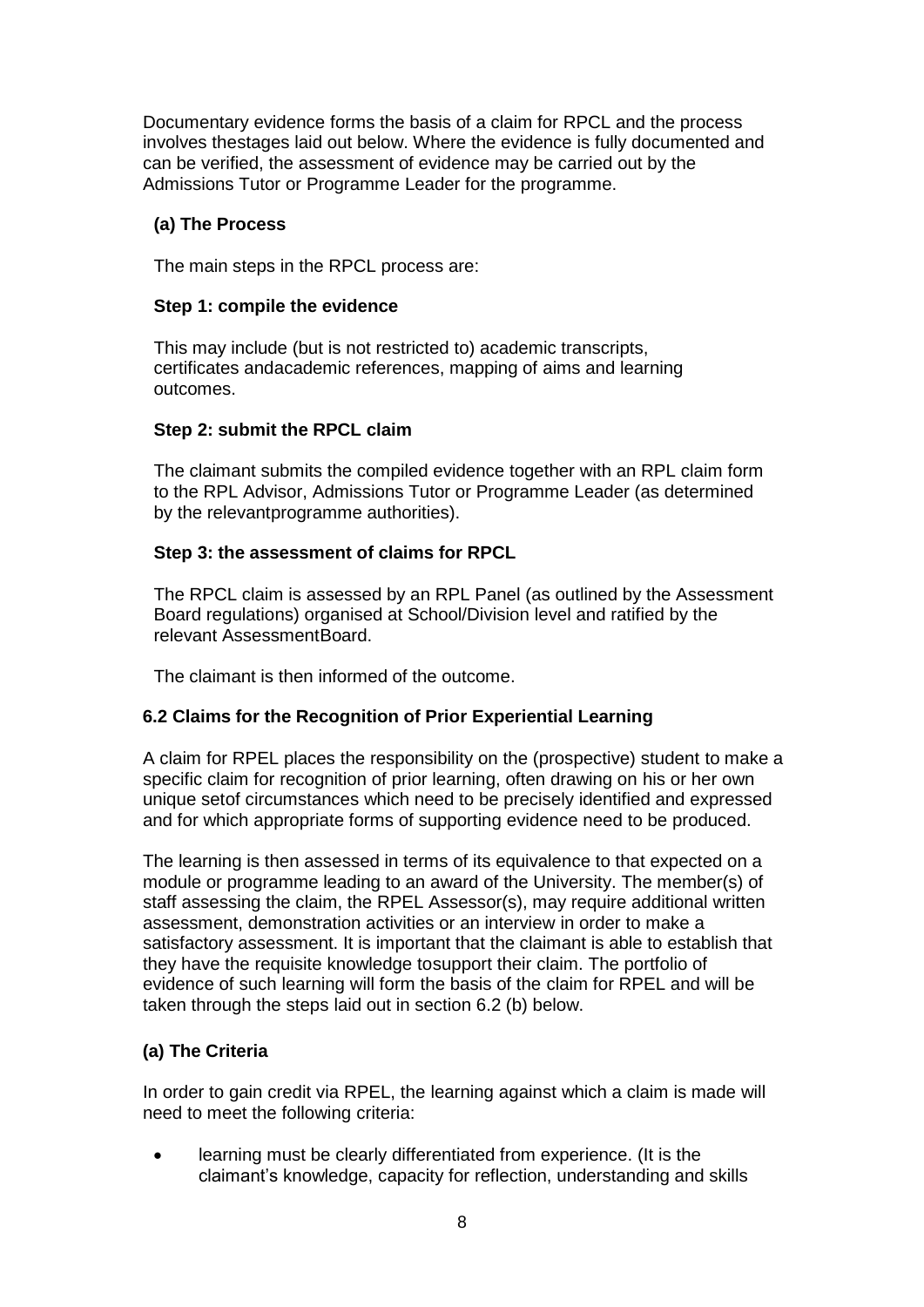which are assessedfor credit, not the experience in itself);

- learning must be at a level appropriate to the programme offered by the University;
- knowledge, understanding and skills must be current. While experience may have occurred at any time, the claimant must be able to demonstrate that theacquired learning is up to date and has current applicability;
- learning must be generally transferable outside the specific situation in which itwas acquired. The learning should not be tied to one particular perspective butshould show an ability to relate to a broader outlook;
- learning must be capable of being demonstrated to, and assessed by, an expertin an appropriate subject area.

#### **(b) The Process**

The main steps in the RPEL process are:

#### **Step 1: establishing the learning experience**

This may include (but is not limited to) work, education, home & family, voluntary work,political activity, travel, leisure interests or reading & research

#### **Step 2: identifying the learning which has taken place**

This involves the careful examination and reflection of prior experiential learning toidentify:

- the knowledge gained and applied;
- the skills acquired and used;
- other relevant aspects (e.g. feelings, attitudes, key elements of experience).

#### **Step 3: expressing the learning and preparing precise learning claims**

The portfolio put forward for RPEL is expected to contain specific claims relating to the claimant's learning. It is important that claims are expressed in a way which indicates asprecisely as possible the nature and the level of learning.

#### **Step 4: compiling a portfolio which contains the learning claims and supportingevidence to substantiate these claims**

A portfolio of experiential learning is a collection of materials compiled by the claimant togain academic credit. It describes the learning which they have derived from their experiences. The portfolio includes claims to that learning, with supporting evidence,which allows the claims to be assessed.

Each portfolio will be an individualised statement of experiential learning and althoughthere are no specific models or criteria, successful claims will include portfolios that contain both direct and indirect evidence: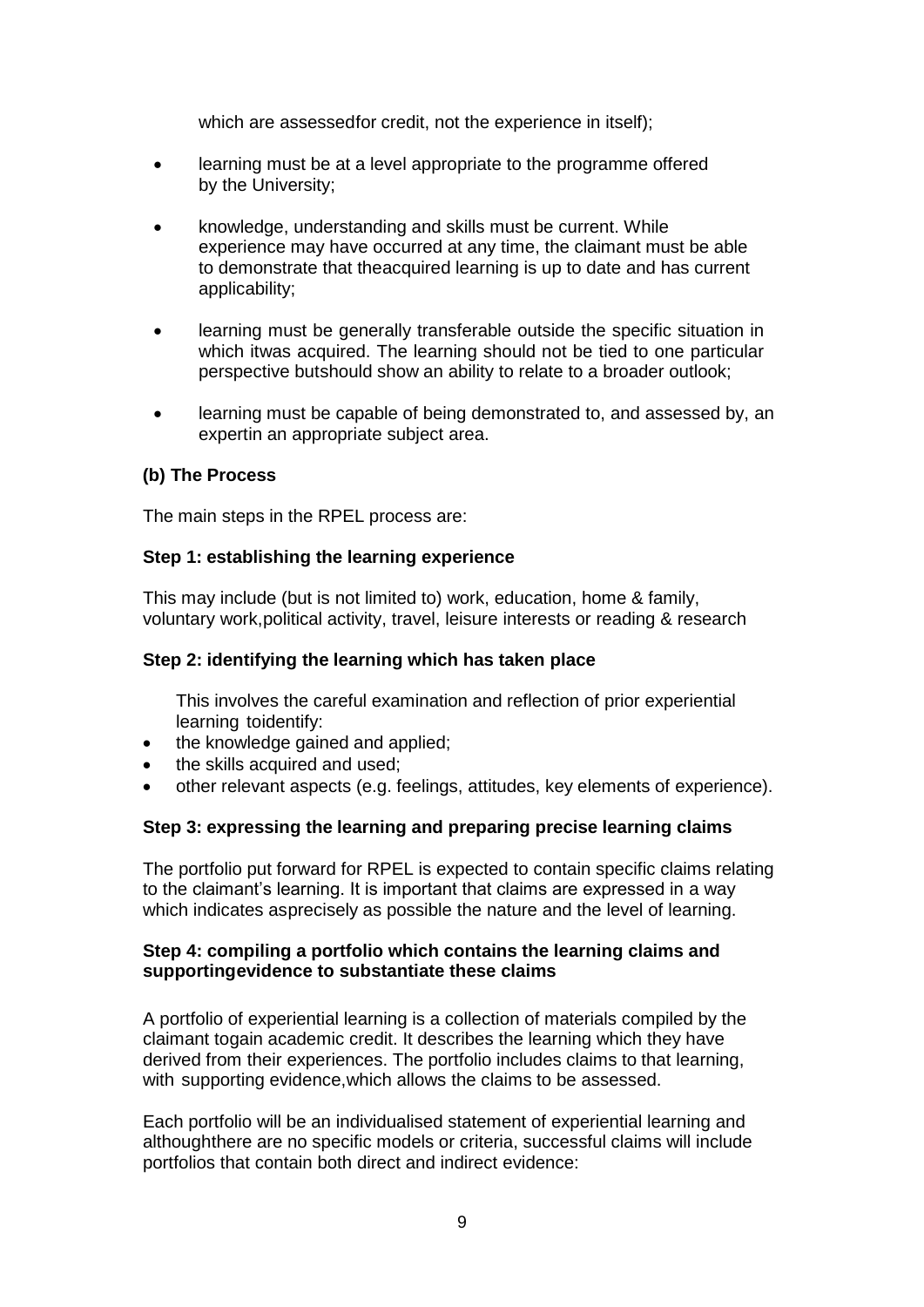(a) direct evidence may include project reports, databases, case study notes,correspondence, conference papers, work plans.

(b) indirect evidence may include statements from employers, customers or clients; documentation on courses undertaken; appraisals, references; letters of validation frompeople who are in a position to judge the value and quality of the learning.

#### **Step 5: the assessment of claims for RPEL**

The recognition of prior experiential learning involves an assessment process undertaken by the University's academic staff that may lead to recognition. The RPEL claim is assessed by an RPL Panel (as outlined by in Annex A and the Assessment Board regulations) organised at School/Division level and ratified by the relevant Assessment Board.

Checks are made to evaluate each item of evidence to ensure that the prior learning is well matched the learning objectives/ outcomes of the equivalent FHEQ level and/ or credit values sought.

Normally an assessment interview will be held to test claims to learning. Assessors might ask the claimant to undertake an assessment exercise to substantiate aspects ofthe learning claims. These exercises could be written assignments, demonstration activities or examinations, possibly taken from the module(s) for which credit is being claimed. Where further evidence is required, the opportunity will normally be given to produce this. If successful, the RPL Panel will assign credit points at the appropriate level to the experiential learning. This credit rating will be subject to the approval of theappropriate Assessment Board.

#### **7. The Role of Assessment Boards**

The RPL Panel has designated authority from the relevant Assessment Board. Once claims for RPL have been submitted and assessed they should be presented to the Chair of the relevant Assessment Board to ratify the RPL decision either during a meeting of the Board or by the Chair under delegated authority. The usual policies and procedures relating to mitigating circumstances and academic misconduct apply.

#### **8. Notification of RPL Outcomes**

Following the RPL Panel's decision, the claimant should be advised of the outcome of their claim, and receive feedback on their submission. All claimants shouldreceive summative feedback and where appropriate formative feedback on their application for RPL, whether their claim is successful or not. Assessment forms a key part of the learning process and RPL claimants who do not take part in the usual assessment process for a module or level of the programme should not be disadvantaged. RPL claims are an alternative assessment tool and Schools should ensure the RPL claimants gain as much from the assessment process for their RPL claim as they would through engaging with the usual assessment process for themodule or level.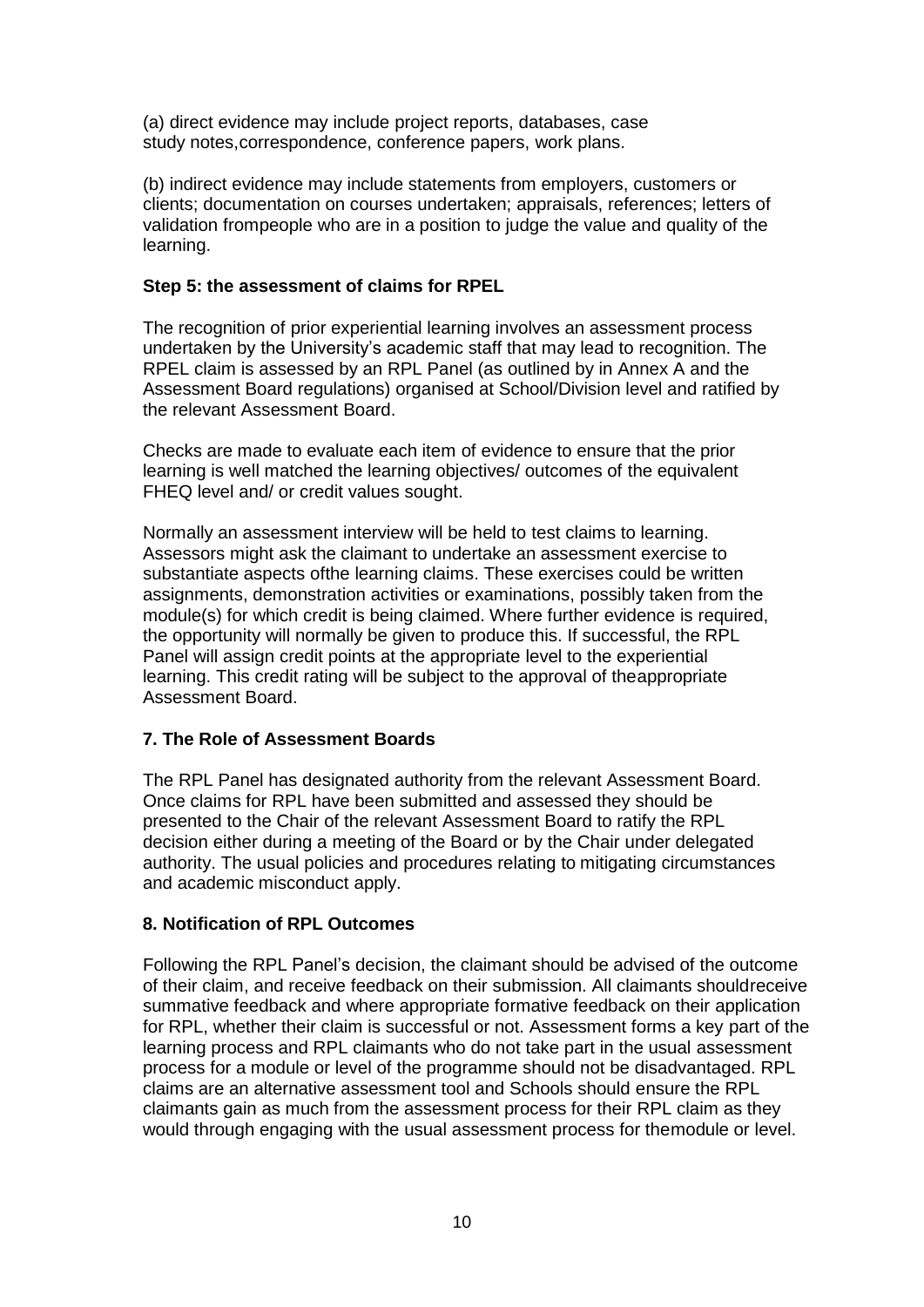#### **9. Resubmission and Appeals of Unsuccessful Claims for RPL**

#### **9.1 Resubmission of an unsuccessful claim**

RPL claimants whose claim for credit is unsuccessful may be permitted one resubmission at the discretion of the Assessor(s).

#### **9.2 Appeals in relation to unsuccessful claims**

Claimants may request a review of the decisions of the RPL assessment under the University's Complaints and Appeals Process for Applicants, if it is believed they meet the grounds outlined in paragraph 1.6.2 of that document.

#### **Note:**

Decisions based on academic judgement cannot form the basis of an appeal. Submission of an appeal is only possible once the decision on a claim for RPL has been confirmed by an RPL Panel.

#### **10. LIMITS ON CREDIT RPL CLAIMS**

10.1 Applications can be made for RPL against any level of a University award subject to any limitations detailed in the programme specification (e.g. limits imposed by course teams or professional bodies) and as stated below. Formal certificated learning that has occurred **up to five years prior** to the start date of the award will normally be considered. The smallest unit of recognition will be one module.

10.2 The maximum credit claimable through an RPL process is normally two thirds of the total credits for an undergraduate qualification and half of the total credits for a taught postgraduate qualification, although lower thresholds may be applied in some instances, as illustrated in figure 1. Exceptions to these rules for specific programmes may be approved by Senate from time-to-time through the programme approval process, where there is a strong academic case to do so. In determining the precise volume of credit exemption applied, due regard will be paid to the overall educational experience and ensuring that there is experience of the taught component of a taught programme.

10.3 RPL may not normally be claimed against any component of a 'top-up' degree programme at FHEQ Level 6.

#### **Note:**

No RPL credit will be awarded for the dissertation element of an Undergraduate or Master's programme.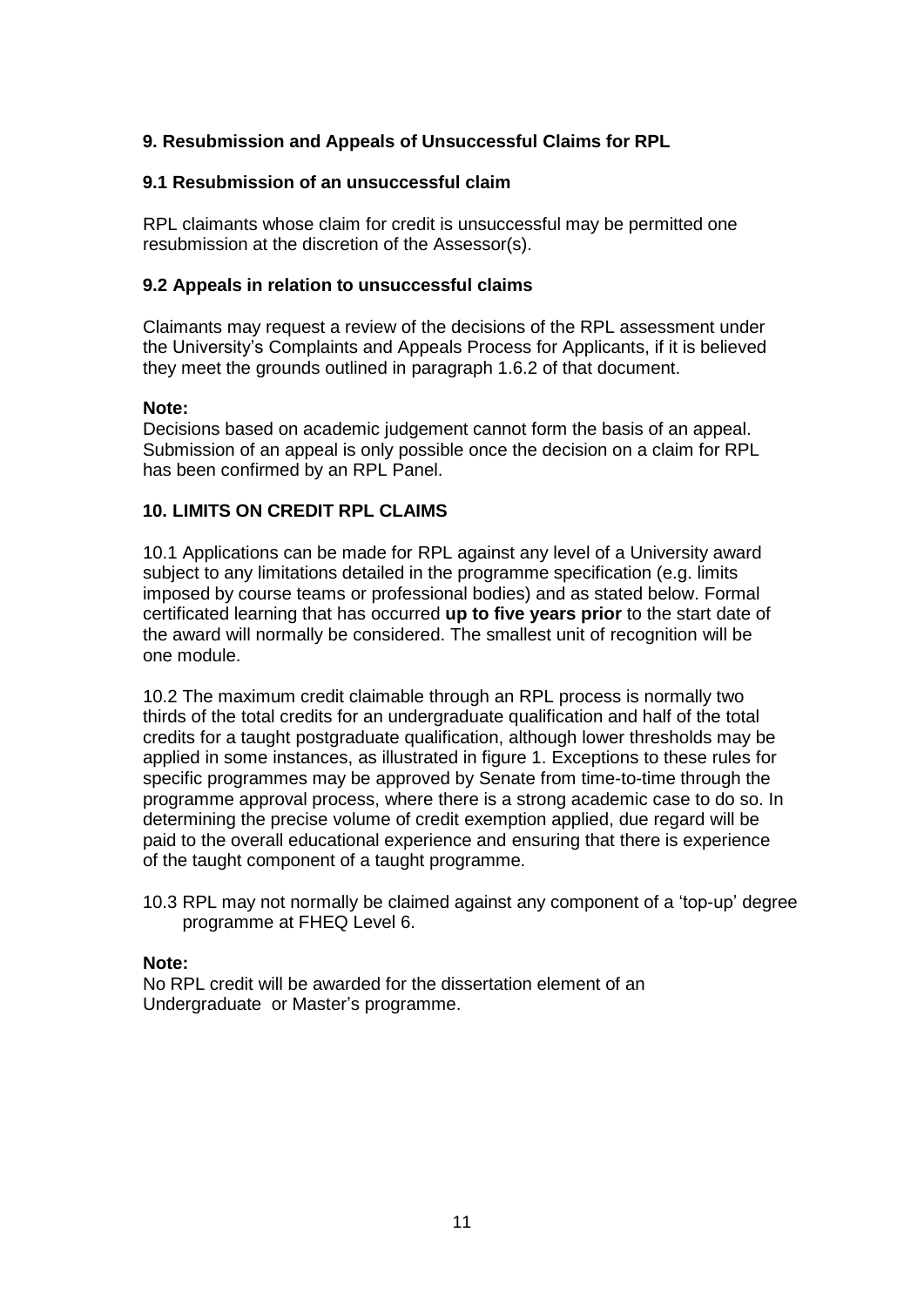#### **Figure 1. Normal limits on RPL Credit for intended awards (note that this table does not apply to exit qualifications)**

| <b>Award Type</b>             | Minimum credits                                               | Total permitted volume of<br><b>RPL</b> credit |
|-------------------------------|---------------------------------------------------------------|------------------------------------------------|
| Postgraduate level award      |                                                               |                                                |
| <b>Professional Doctorate</b> | 540                                                           | 220                                            |
| Master's Degree               | 180                                                           | 90                                             |
| Postgraduate Diploma          | 120                                                           | 60                                             |
| Postgraduate Certificate      | 60                                                            | 30                                             |
| Undergraduate level award     |                                                               |                                                |
| Bachelors degrees with        | 360                                                           | 240                                            |
| honours                       |                                                               |                                                |
| Graduate Diploma              | 100 at FHEQ level 6 or<br>higher<br>(min. 80 at FHEQ level 6) | 50                                             |
| Foundation Degree/ Dip HE     | 240                                                           | 160                                            |

#### **11. Marks Awarded for RPL and Impact on Degree Classifications**

11.1 Where a student is awarded credits as a result of a claim for RPL, no marks will normally be awarded.

11.2 Where no marks are awarded the classification will be based purely on the modules taken at the University of Bolton.

#### **12. Fees for RPL Claims**

Fees may be charged for an RPL claim depending on the circumstances in which theclaim is being made.

#### 12.1 Fees **will not normally** be charged for:

- All applications for RPCL;
- RPEL claims used purely for admissions purposes (but not for advanced standing). Charging a fee for RPEL in this circumstance could be regarded asproviding a barrier to entry and therefore against the principles of widening participation.
- 12.2 Fees **will be** charged in the case of applications involving RPEL that are intended to result in the award of credit against one or more modules and thatapply to:
	- **Part-time** and **full-time undergraduate** students;
	- **Part-time** and **full-time postgraduate** (including research) students andprofessional programmes.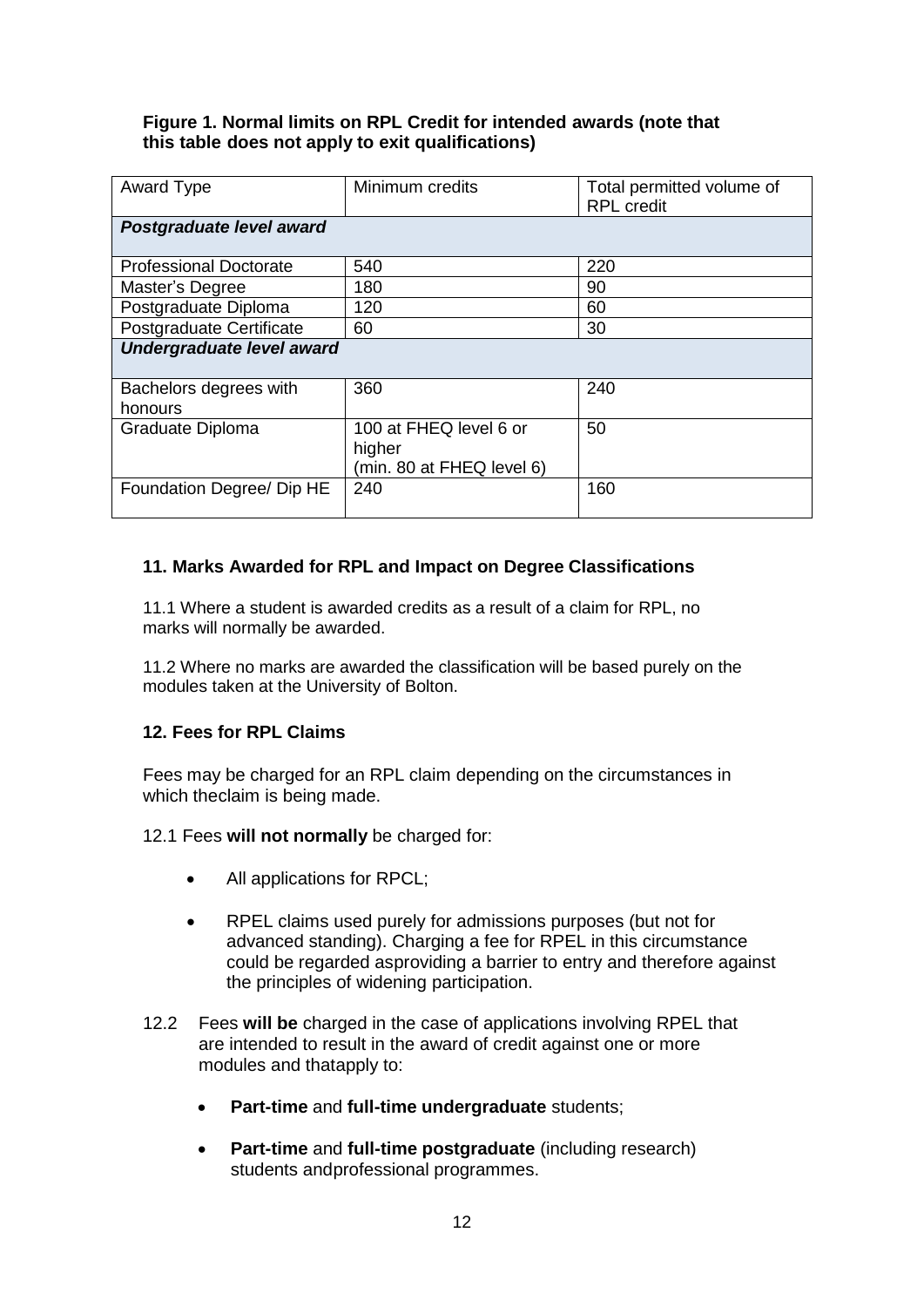- 12.3 RPEL fees are charged for the process rather than the outcome. Where incurred,fees are payable:
	- **In advance** of submitting the formal application for RPEL;
	- At the rate of 20% of the module fee for which specific credit is being claimed;
	- At the rate of 20% of the total level fee for the named programme.

#### **Notes:**

- No refunds will be made for unsuccessful claims;
- An application for RPCL or RPEL may have implications on student funding andfinancial support arrangements.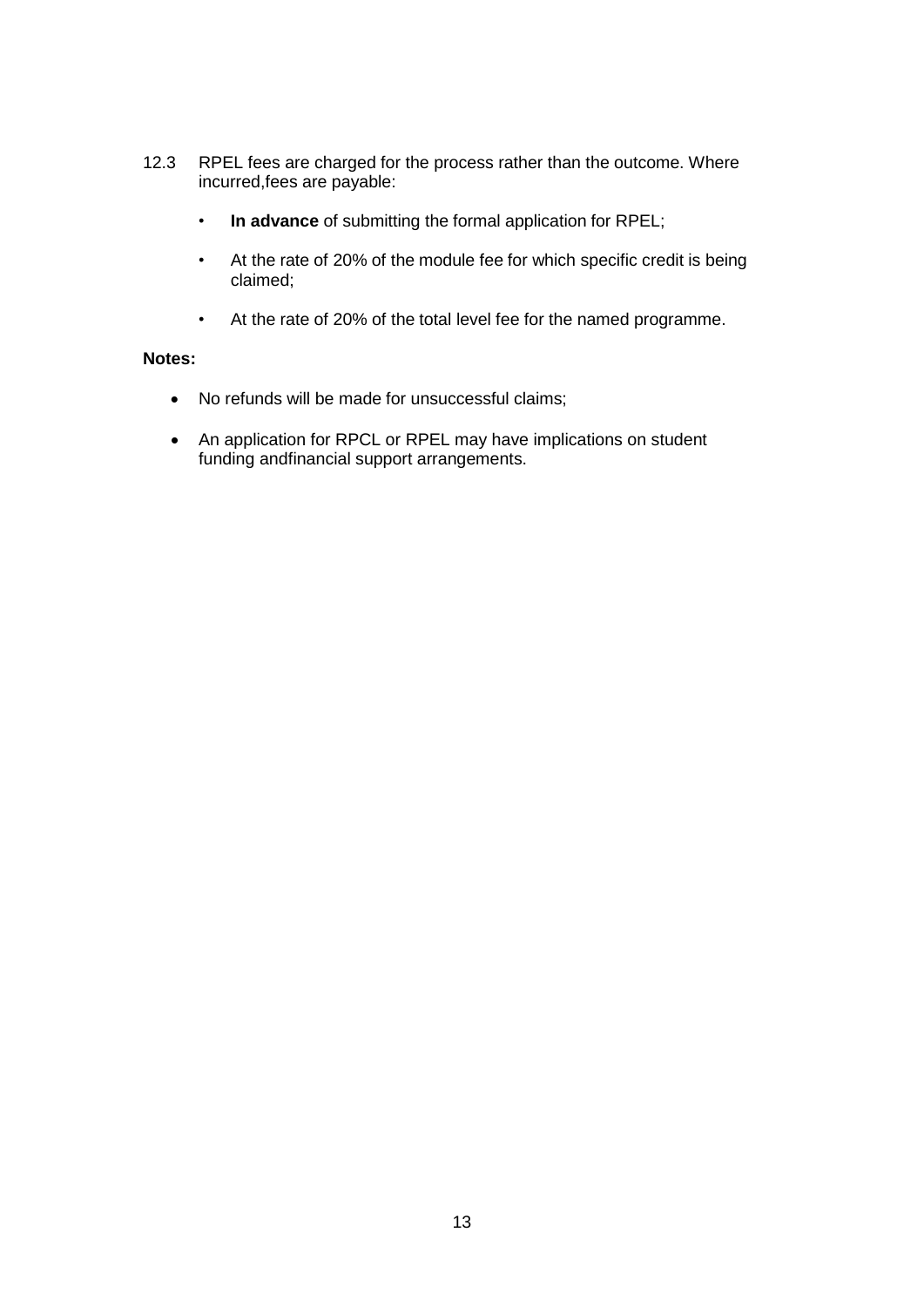#### **ANNEX A: MEMBERSHIP AND TERMS OF REFERENCE OF RPL PANELS**

#### **Membership:**

Head of School / Division or their nominee (Chair) Two senior members of academic staff from the School

Note: A senior academic shall be an academic at the level of senior lecturer or higher.

#### **In attendance:**

Relevant Programme Leader (RPL Assessor) Member of Academic Support Services (Secretary)

The quorum shall be two members, one of whom must be the Chair. The RPL assessor may not be a member of the RPL Panel.

#### **Terms of reference:**

- 1. RPL Panels shall operate in accordance with the General Responsibilities of Assessment Boards, as outlined in section 2 of the *Regulations for the Organisationand Conduct of Assessment Boards*.
- 2. RPL Panels shall consider the recommendations of the RPL assessor in respect of applications for RPCL and RPEL and determine whether credit exemptions should be applied and, if so, at what level and quantity this should be.
- 3. The RPL Panel should make their recommendation to the Chair of the relevant Assessment Board for further action, including acceptance, rejection or further detailor information.

#### **Frequency of meetings:**

Meetings should be held as frequently as required to expedite a swift response to applications for RPCL and/or RPEL. Meetings may be held virtually provided a record is keptof proceedings.